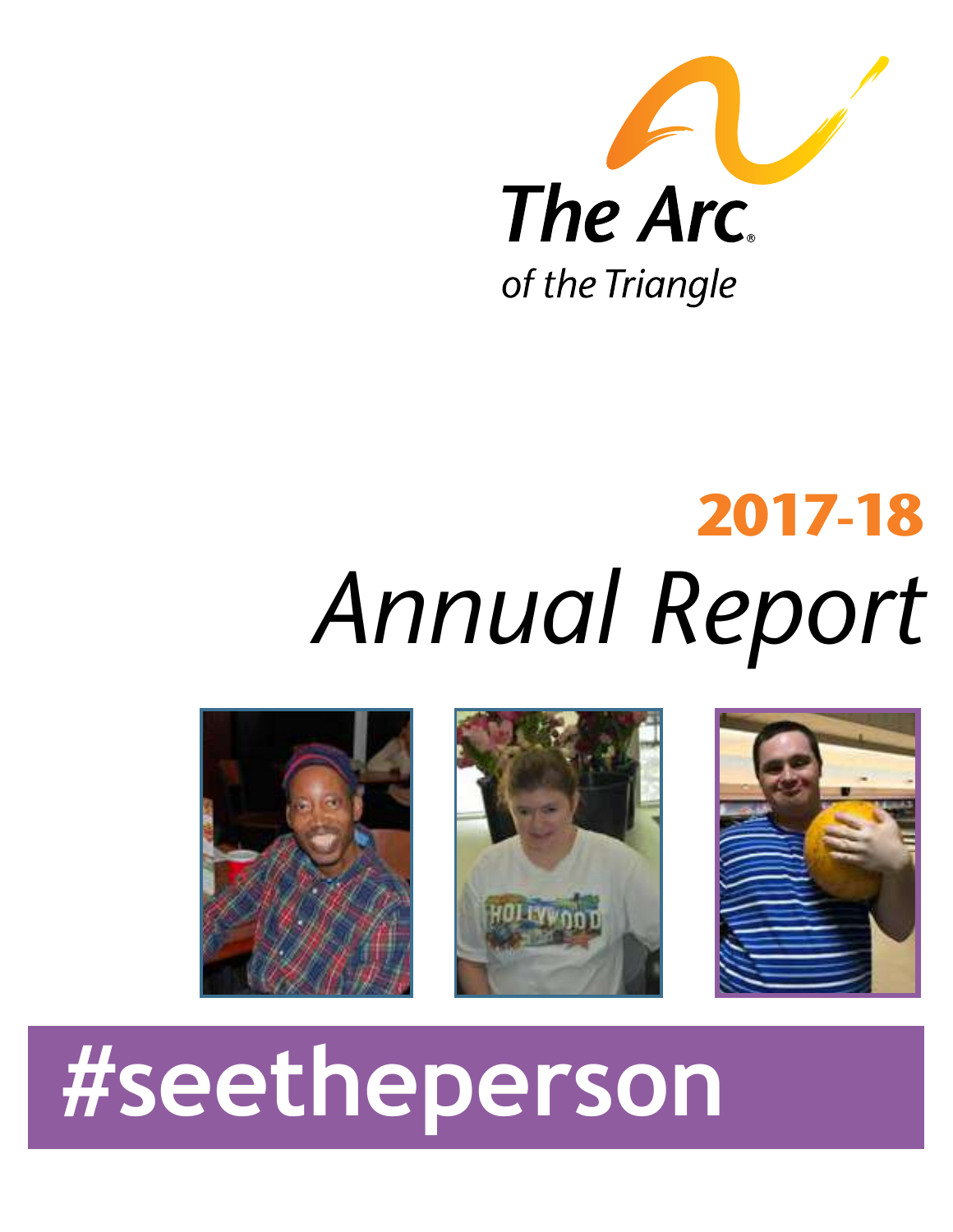### **MISSION STATEMENT:**

*The Arc of the Triangle, Inc. supports children and adults with intellectual and/or developmental disabilities [I/DD] to achieve their personal goals and dreams in our community through partnership and advocacy.*

#### **VALUE STATEMENT:**

*The Arc of the Triangle, its staff and board of directors value individuals with intellectual and developmental disabilities [I/DD] and their families by:*

- *• Empowerment, self-determination and diversity*
- *• Reinforcement through social, cultural and linguistic competence*
- *• Innovation and social change through advocacy*
- *• Integration through quality programs/services and natural supports*
- *• Respect and equality through person centered beliefs and a strong community*
- *• Support of families through safety, security and respite*

#### **STAFF 2017-18**

Jennifer Pfaltzgraff, Executive Director Lisa Maier, Quality Assurance Director Michelle Merritt, Director of Individual Services Susan Swearingen, Director of Employment Services Michelle Foy, Director of Community Programs

#### **Individual Services:**

Mike Kirschner, Assistant Director of Individual Services Maranda Beckwith Marie Dionne Ramona Castillo-Segoviano WIll Goble Trista Palmer Nicole Dennis Amanda Hall Steph Madara

#### **Employment Services:**

Barb Germiller Tamela Haywood Naiomi Hicks Kathy Mayer Majesty Robinson Rachel Werdebaugh

#### **Community Programs:**

Susan Chandler, Assistant Director of Volunteer Services Courtney Owens, Outreach & Volunteer Specialist Doug Gill, Supported Retirement Coach Ellen Perry, TSAN Advisor

#### **Administrative Team:**

Stephanie Harris Kenneth Kelty Shauna Leng Marilyn Monroe Eileen Patrick Heather Sapp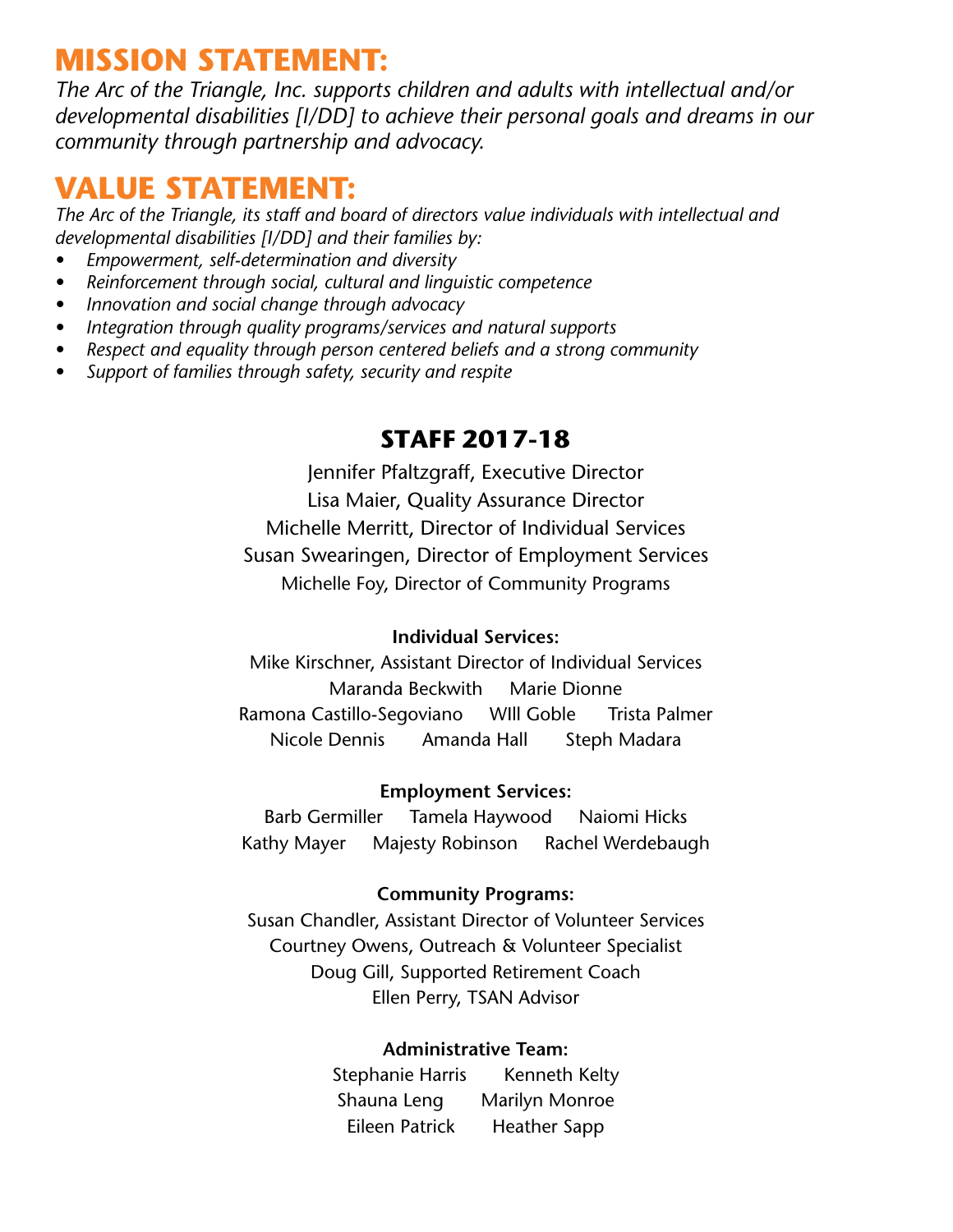#### **Message from Jennifer Pfaltzgraff, Executive Director**

Dear Friends and Supporters,

**Hard work. Dedication. Positivity. Creativity.** These are all traits that the staff and board of directors of The Arc of the Triangle possess. And it's a good thing we do. 2017-18 proved to be the turning point The Arc needed to finally see the end of growing pains that have plagued us since the merger of the Wake, Durham and Orange Arc Chapters 4 years ago.

The most obvious success was closing out the year with a profit. Previous years it was necessary to spend our financial reserves to pay the bills, make payroll. But 2017-18 not only did we not use a dime of reserves, we also made a small profit.

We did make cuts in several areas that were wasteful. With those smart financial decisions, we were able to give salary increases to deserving staff and make some IT improvements.

We saw growth in service delivery in certain geographic areas which were gains in two areas- financial as well we are now serving more individuals and families. Supported Employment, Community Navigator and Waiver Services grew in areas that we had not had a meaningful presence.

| Areas of Growth                   | FY '16-'17  | FY '17-'18 | Growth      |
|-----------------------------------|-------------|------------|-------------|
| Contributions                     | \$299,000   | \$339,000  | 13%         |
| <b>Community Guide/Navigator</b>  | \$36,000    | \$95,000   | 264%        |
| (Orange County)                   |             |            |             |
| Supported Employment (Wake,       | \$279,000   | \$341,000  | 21%         |
| Durham, Orange)                   |             |            |             |
| Services from Alliance Behavioral | \$397,000   | \$749,000  | 89%         |
| Healthcare (Wake & Durham         |             |            |             |
| Counties)                         |             |            |             |
|                                   |             |            |             |
| <b>Areas of Savings</b>           |             |            | Improvement |
| Administrative Salaries           | \$1,076,000 | \$976,000  | 10%         |
| <b>Office Expenses</b>            | \$87,000    | \$76,000   | 14%         |
| <b>Travel Expenses</b>            | \$115,000   | \$87,000   | 32%         |
|                                   |             |            |             |

| <b>AGENCY TOTALS</b> | FY '16-'17   | FY '17-'18     |               |
|----------------------|--------------|----------------|---------------|
| Income               | 2,988,880.89 | 1,3,338,023.16 | Improvement   |
| <b>Expenses</b>      | 3,522,163.78 | 3,455,176.74   | In one year   |
|                      | $-205,000$   | 244,000        | $5\%$ million |

**Quality. Trust. Empathy. Knowledge.** These are all of the traits the community has come to expect from The Arc of the Triangle. One of the things that separates The Arc from other service providers is the fact that

we balance our state-funded service delivery with a myriad of community programs and events. They are the jewels in our crown. The list is a long one. (see pages 8-9) One that we are very proud of. Because of the diverse array of programs and events we can reach thousands of children and adults with I/DD who may not have Medicaid or other financial support. Whether it's seniors enjoying Supported Retirement or hundred of children with special needs visiting Santa at Party & Pics with Santathe pride we feel is heart warming.

Of course it takes hard work and finances to provide all of these jewels! We hold fundraisers, count on our members, and apply for local grants. Our CASINO ROYALE in February was a sold out event. Kendra Scott in Raleigh and Durham supported us with two fundraisers! Tradition rolled on at our annual Bowl-a-thon.



It also takes volunteers and community partners who donate their time and talents and in-kind donations. At The Arc of the Triangle we are very lucky to be constantly building relationships that make The Arc stronger allowing us to do more for children and adults with I/DD right here in the heart of North Carolina.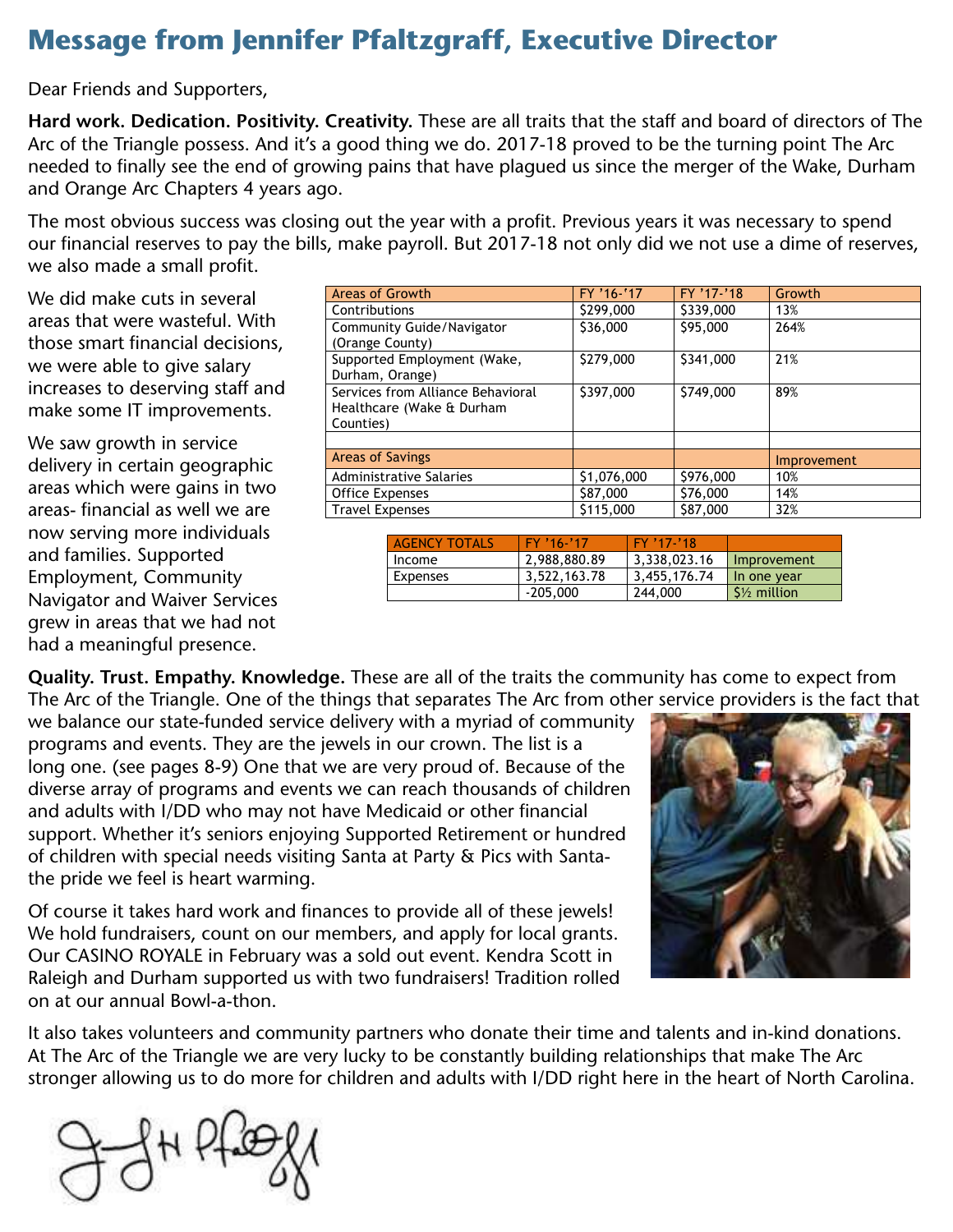### **Assuring Quality**

by Lisa Maier, Quality Assurance Director

In the summer of 2017, The Arc went through three significant reviews from our Managed Care Organizations (MCO): Alliance Behavioral Healthcare and Cardinal Innovations as well as The Council on Quality and Leadership(CQL) our National Accreditation body. We took the feedback and suggestions as well as the results from staff and families surveys and as a team, worked on multiple improvement projects simultaneously. These groups are made up of staff from each department so all services and supports are considered as we discuss agenda items. Below are some of the big projects we have been working on.

**The Human Rights Committee (HRC)** is a required committee that reviews any kind of restriction, positive behavior plans, and our incident reports. The HRC identifies trends used for training and provides feedback to Teams around easing rights restrictions. This past year we took and in-depth look at protective equipment to make sure participants with bed rails, lap belts and other kinds of equipment did not restrict the person's freedom of movement (meaning they were repositioned frequently to avoid bedsores and were not confined to one place all day). We reviewed the three people we support as their representative-payee. In reviewing these cases, we determined that staff are working on money management skills with hope to one-day return full control over their money back to them. Guardianship is not an easy topic to review when The Arc only supports a small part of a participant's day. The HRC wanted to start by giving our participant's and families information about alternatives to guardianship. We are in the process of drafting a booklet about guardian and other legal issues to share with all our families by the early 2019.

Our **Safety Workgroup** has worked on making sure our offices meet the American's with Disabilities Act (ADA) requirements and staff are trained for emergencies. This group created our Disaster Preparedness Booklet that all families receive. Our hope is that our families use that guide to start conversations about planning- what to do in case of a fire or how to create a disaster kit. This team is now working on a health guide that we hope will be beneficial to everyone we support.

The **Recruitment & Retention Workgroup** is one of the largest and most productive workgroups.

This team of staff, which includes our Executive Director, has worked tirelessly on new and creative ways to recruit new talent and improve staff training to be more engaging to both seasoned and new staff. This group has also worked on several employee appreciation activities and giveaways to increase connections to our staff that work in our participant's homes and communities since we do not see them as often as we would like to. Already we are seeing improvement in support professional retention and recruitment.

Last fall we took some time from a quarterly training to meet with our direct support professional staff for a conversation about several ways we can support them. Continuing education was a big topic. The **Training Workgroup** took this feedback and has been looking at ways to do have more online training and making face to face trainings more robust and about topics that really impact and can improve staff skills.

A significant part of The Arc of the Triangle's success and its efficiency is making sure the paperwork we are required to do includes accurate, easy to understand information and a practical format. This group works to review our forms for required updates, ensures we eliminate duplicity and we make completing the forms as easy as possible for our participants, families and office staff. We thank the **Forms Workgroup** for working behind the scenes making sure we keep up with endless changes we need to keep up with.

**QA/QI, Cultural Diversity** and our **Social Committee** are our newest work groups that have been spun off of the Leadership agenda. As we grow and start planning for Medicaid reform, we do not want to lose sight of our ongoing quality assurance/quality improvement projects, continue our efforts to support our diverse families and community partners and celebrate staff.

In this last year, I am amazed at how much we have accomplished through our workgroups and I'm excited to see what we will do in the coming year.



The Council on Quality and Leadership Partners in Excellence: Laadership for the Journey.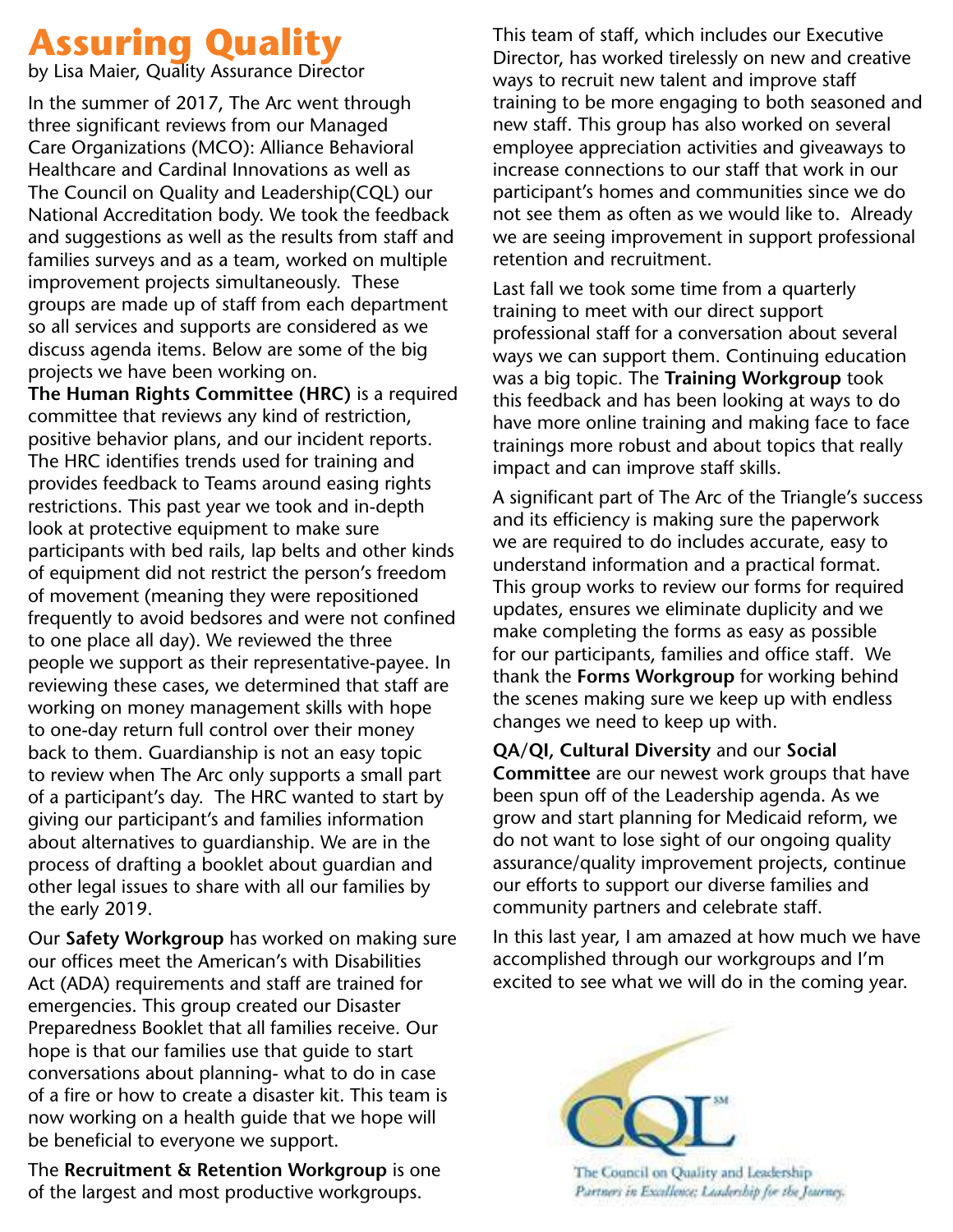### **Supported Employment: On the Job**

by Susan Swearingen, Supported Employment Director

This has been our most successful year to date in Supported Employment. We brought 54 new participants into the program during the year and helped 43 participants find jobs. Jobs ranged from working in grocery stores, retirement homes, and restaurants, as well as participants working in candy stores, office buildings and golf courses. We also conducted vocational evaluations for 23 participants at 69 job sites to determine job readiness and vocational

interests and abilities. This information becomes invaluable to our Employment Specialists as they determine the best path for employment for the participants we serve.

Supported Employment had some staff changes this year. Both of the new hires came from within The Arc family promoting two of our support professionals to employment specialist. With their

knowledge of The Arc and their experience in the field they both transitioned easily into their new titles and have been very successful within the Supported Employment Department.

We support individuals all over the Triangle, all with different dreams for work and their future. One of our participants now working is Gachanja. Gachanja recently graduated from high school in Knightdale. His dream was to work in a shoe store where he could wear a white shirt and tie to work every day and help people buy shoes. Gachanja was referred to The Arc in November of 2017 for Supported Employment Services. In our meeting with him we explained that it might takes us a little while to find something so specific but that we would work hard for him to get him the job that he wants. It did take some time and Gachanja is working in the men's department at Belk in Triangle Town Center. He is assisting customers with purchasing dress shirts, ties, pants and suits. He is next to the shoe department where he can suggest a pair of shoes to go with their new clothes. He is wearing a shirt and a tie to work every day and performs the duties of his job with a smile on his face.

For almost a year Kyle had been sitting at home since graduation from high school. His self-esteem and confidence were very low and his anxiety was very high. The Arc Employment Specialist working with him was concerned as to whether or not Kyle would be able to work due to his panic attacks and other behaviors that might prevent him from working with customers in a public setting. Kyle wanted to work in the fast food industry and a friend of his told him about a

restaurant called Culver's in Wake Forest. He researched it online, visited to try out the food and decided this was the place he wanted to work. The Employment Specialist, though hesitant about having him work with customers, was able to schedule an interview for him. In the interview Kyle was able to talk about all of the things that he had learned about the origination of the restaurant. The interviewer was so impressed that

He is so happy at work that his manager has had to ask him to stop twirling in the restaurant!

they gave him the job on the spot. Kyle is working as a crew member where he takes orders, serves customers and does whatever is asked of him. He is so happy at work that his manager has had to ask him to *stop twirling* in the restaurant. He is no longer the anxious young man we met last year. He is very confident in his job and loves going to work. His mom reports that he comes home from work happy and he has had no

episodes of anxiety since starting his job in May.

### **Project SEE**

Project SEE [Supported Employment Experiences] is our 6 week summer internship in Wake County. We had a successful summer with the 10 students who participated this year. The program struggled to get participants who met all of the qualifications despite our partnership with Wake County Public Schools and the Occupational Course of Study (OCS) program.

The students worked in teams of two along with a job coach at a variety of job sites throughout Wake County. The sites used this year were Marbles Kids Museum, NC State University International Housing, SAS Institute Cafés, and The Lodge Independent Living Center. All of these sites have been a part of Project SEE for many years and always look forward to working with us each summer. The students worked hard learned a lot of new skills. They were all able to earn at least 135 credit hours towards earning their OCS diploma and gained a level of confidence in their abilities at work that will carry over into paid employment in the future.

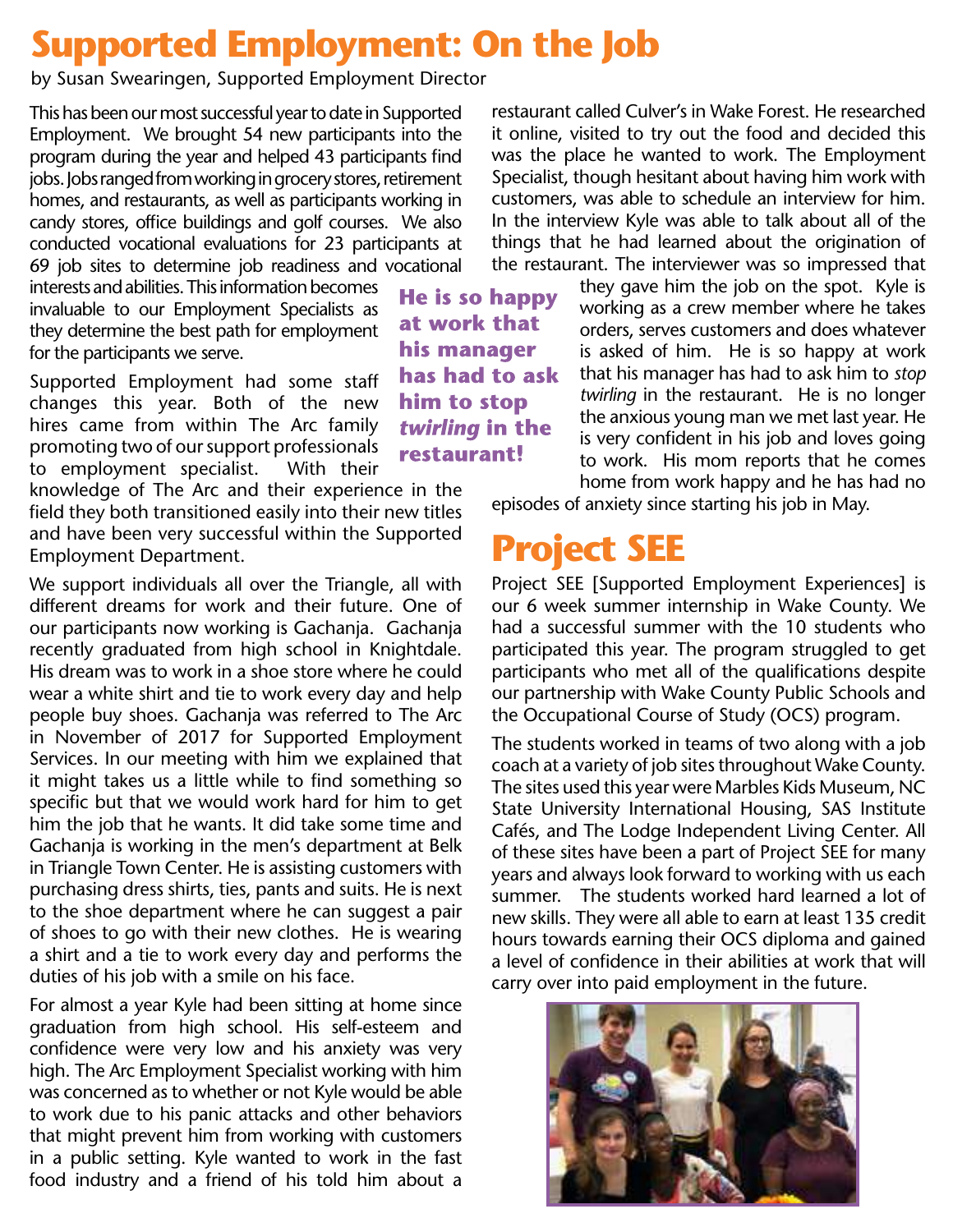### **Individual Services: Quality Services and Support**

by Michael Kirschner, Interim Individual Services Director

The Arc of the Triangle's participants had a great year utilizing the myriad of Individual Services we offer. This includes Community Living and Supports, Respite, Supported Employment, Alternative Family Living, Supported Living, and Community Networking. We continue to strive to provide quality services and pursue ways to help improve the lives of those we serve. We do this with respect and care by building independent life skills for the future. For 15 years I have had the pleasure of working at The Arc of the Triangle. Seeing our participants grow and succeed is one of the aspects of the job that I enjoy most. It helps give me perspective. When a parent is feeling frustrated and worries their child will never be able do a specific task, I can always come back to them and say we have seen successes where we thought there might not be; that we have seen goals achieved in difficult situations. That hope, that determination becomes the driving force to continue to work on goals and pursue that dream. We love being a part of that.

One of our participants had spent a lot of time at his home once he was out of school, not doing much at all. Part of the challenge was where he lives and that he does not have a lot of opportunities. To make things more complicated, it was difficult to find staff that was willing to drive to the remote area. He was getting bored and needed something to do and wanted to get out and volunteer, work and be with people his own age. He and his family were struggling to know where to start to help him achieve his wants and needs. Then the tide turned, we matched a new Support Professional with him and that's when things started to improve. She went beyond what was expected helping him to discover opportunities to get him out of his home during the day. They found a great opportunity volunteering at an Animal Shelter. He now regularly volunteers with several different organizations. A one site there is potential it might turn into a paid position. He is very excited about his future and has goals which This is why we have and continue to focus on integrating into the community and developing social capital so our participants can live and have opportunities like everyone else.

his Support Professional will continue to help him achieve. This is why we have and continue to focus on integrating into the community and developing social capital so our participants can live and have opportunities like everyone else.

The Individual Services Department is responsible for overseeing the every changing landscape of services and their funding sources. This includes the Innovations Waiver, IPRS State Funding, B3 Medicaid funding



and Private Payment. The Arc of the Triangle provides continuity of care because we know how important it is to give support that is consistent.

The growth we have experienced this year has been deliberate. As we continue to grow we are reaching out to those counties that need our services the most. This past fiscal year we brought in 12 new participants for our Community Guide/Navigator Services in Durham, Chatham, Orange and Person Counties with a 264% growth in one year. We also brought in 9 new participants to receive one-on-one supports in Durham and Wake counties with a 89% growth in Waiver Services. As we continue to grow we do so cautiously to ensure we provide excellent customer service through recruiting and retaining quality support staff balanced with an understanding of our participants goals and dreams.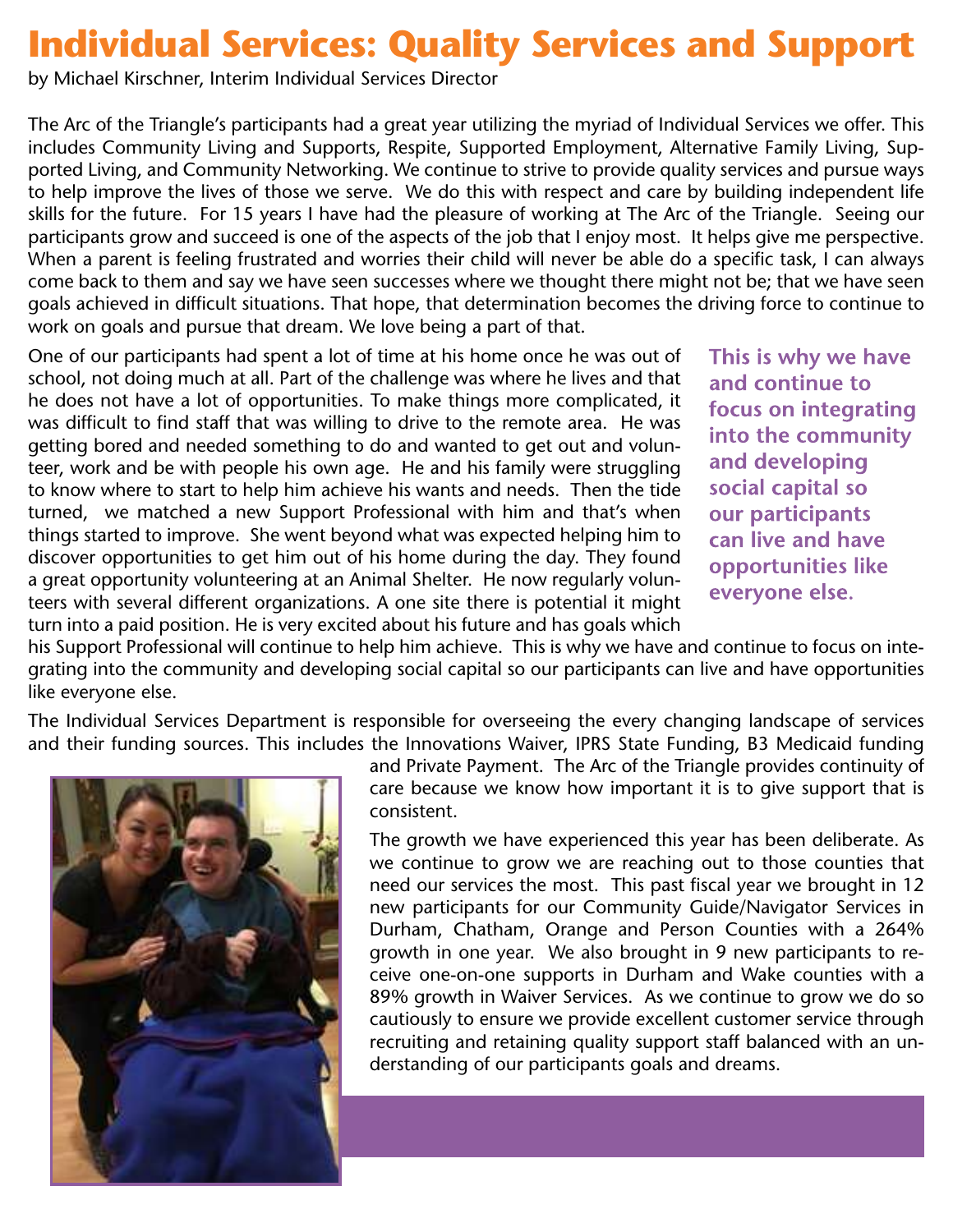### **Community Navigator**

by Steph Madara, Community Navigator

The Community Guide/Navigator department assists in connecting participants to valuable resources in their community. In July 2017, the Community Guide/Navigator department supported 46 participants which compares to 58 participants who were receiving services in June 2018. The CG/N department has continued to grow since then.

The Community Navigator makes connections with community members, service providers, and other qualified professionals to build a network of resources for their participants. In the 2017-2018 fiscal year, the CG/N department successfully connected participants to local therapeutic service providers for ABA therapy, oneon-one counseling, as well as speech and occupational therapies. Community Navigators link participants to social activities and community events related to their interests and goals that they might otherwise have been unaware of. Additionally, Community Navigators assist in completing referrals to Vocational Rehabilitation to connect participants to local employment and volunteer opportunities. Community Navigators also attend Individualized Educational Plan (IEP), Individual Support Plan (ISP), and other meetings to serve in an advocacy role for participants and their families as needed.

Community Navigators explore classes of interest for their participants to enroll in to further both their personal and professional goals. For one participant supported by the CG/N department, his goals centered around improving his culinary skills in hopes of becoming a chef one day. When his Community Navigator received information detailing an upcoming opportunity to participate in a "Career College" level course in Culinary Arts at Central Carolina Community College, the Community Navigator knew it could be a positive experience for him and shared the details with his mother. The following is an excerpt from an email exchange between his mother and the Community Navigator:

*"I have just registered [my son] for the I/DD culinary class that you had sent me information before, that was in development over the past few weeks, at Central Carolina Community College. The class looks perfect for [my son] to help him further his culinary skills related to his job at [a local restaurant]. I really appreciate you sending me the flyer about the class development/class. Keeping my fingers crossed it will work out :-) It will be his first college like class since he graduated from high school in 2016."*

### **Human Resources**

by Eileen Patrick, HR Generalist

Recruitment and retention were the main focus for the human resources department throughout the year. Data shows high turnover rates in the direct care profession. We implemented diverse strategies to measure and improve our retention rates. We stabilized our hourly wage and shifted focus onto employee satisfaction. As well, we targeted areas to maximize our candidate pool. This made it so that we ended the year with a very positive outlook for hiring and retention.

One incentive program that was implemented this year was the Employee of the Quarter program (EOTQ). This recognizes employees that do an exemplary job with

our participants and families and have awesome qualities as an employee. Each of these employees received a bonus and a certificate to honor them.

#### *2017-18 Winners*

Kristina Payton – Job Coach (nominated by Tamela Haywood and Lequinta Bryant) Betsy Phillips – Support Professional (nominated by Maranda Beckwith and Angela Whitaker) MJ Fredeen – Backup Support Professional (nominated by Marie Dionne and Jaleh Hagigh) Edwena Miles – Support Professional (nominated by Jaleh Hagigh and Marie Dionne)

To further our Employee Recognition, we also hosted Staff Appreciation week. This allowed for support staff to build relationships with office staff and to participate in fun activities. We gave out a lot of prizes and treats and got to know each other. This year proved instrumental in laying a strong foundation for success.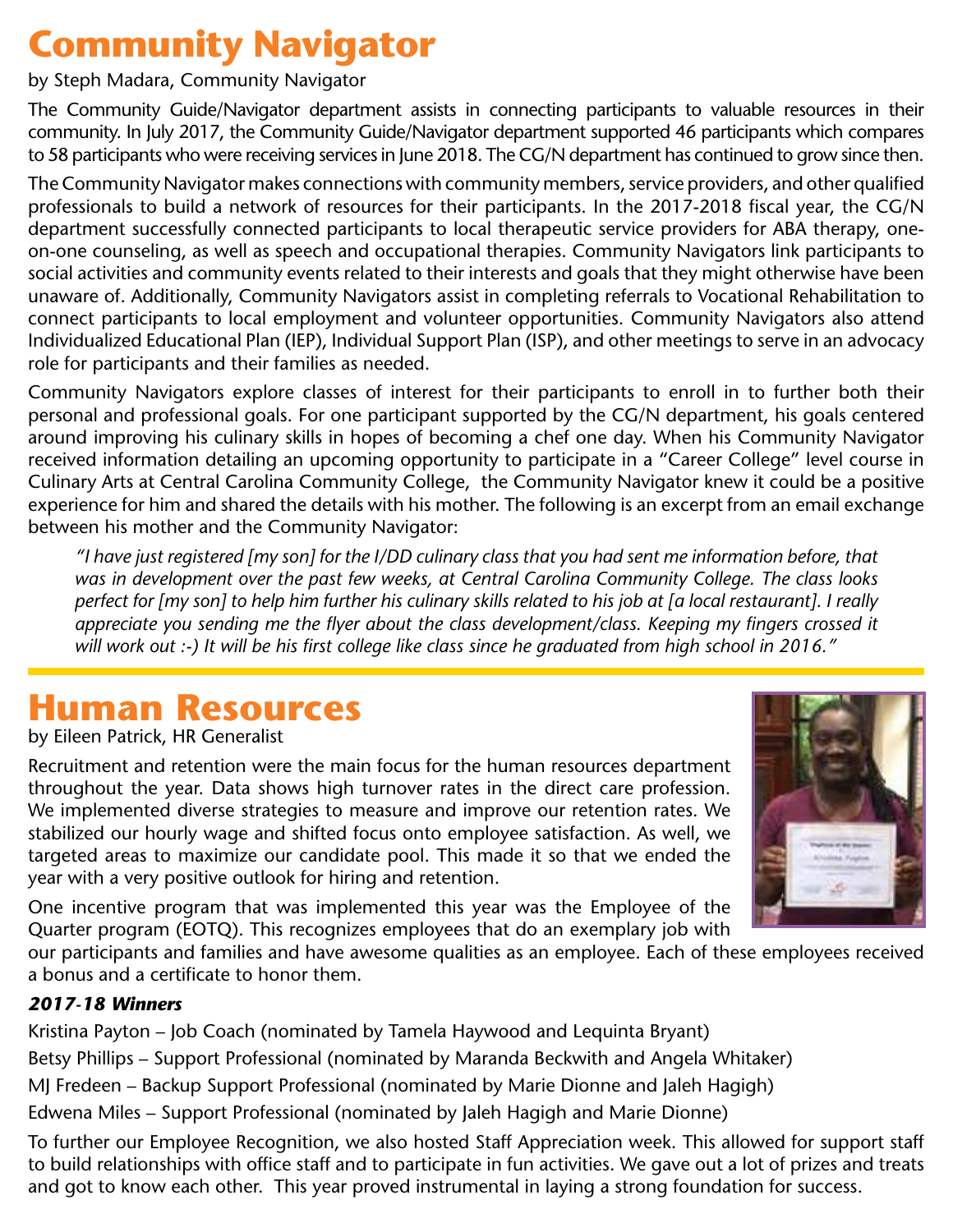### **Community Programs Across the Triangle**

by Michelle Foy, Community Programs Director

#### *Growth & Consistency of TSAN:*

The Triangle Self-Advocate Network (TSAN) is now being led by self-advocate Ellen Perry in all three counties across the Triangle (Wake, Durham and Orange). Ellen has been a self-advocate for over 40 years and it has been her mission in life to advocate for individuals with intellectual and developmental disabilities. She originally provided "Lunch & Learn" meetings to our self-advocates in Orange County, but in February 2018 was hired as the TSAN Advisor for all three counties after the advisor for the Wake and Durham County groups accepted a full time job. Ellen brings a wealth of experience and excitement to the position and we couldn't be more pleased!

By having one TSAN Advisor, we now have consis-

tency throughout the Triangle and at every meeting members have the opportunity to explore different topics important to their individual life, including: becoming a self-advocate, jobs, home living,



becoming involved in the community and many other topics of their choice. If a member misses their group meeting, they are always welcome to attend another scheduled TSAN meeting for that month regardless of the location. TSAN is not all work and no play… this past spring TSAN members attended the Durham Bulls Baseball game to support The Arc Choirs as they performed the National Anthem and fun was had by all. TSAN not only offers individuals with I/DD an opportunity to learn and make connections in their community, it also offers members an opportunity to make new friends and enjoy getting together!





### *Community Programs:*

There are a lot of exciting new things happening in the Community Programs! This past winter Courtney Owens was hired as the Outreach & Volunteer Specialist and began working with the Community Programs Director, Michelle Foy. The Community Programs continue to be the "jewel" of The Arc and programs are now uniformed across the Triangle. The goal has been to make the community programs more inclusive and now participants and community members alike can enroll in any of our community programs through our community programs application.

Regardless if you are enrolled in our **Supported Retirement Program**, one of our two choirs (**M'n'M Singers & Grace Notes**), our **Triangle Self-Advocate Network** (TSAN) group, our **Community Connections Partner Program** or our Chapel Hill programs (**Arc HOOPS, Cooking & Nutrition Class, Petals with a Purpose or Friday Fun Day**), they are all great ways for participants to socialize, be independent and feel a sense of purpose. Programs will begin having themes incorporated into the sessions such as when the cooking class explored Hispanic Heritage month in September when they learned to prepare Mexican and Puerto Rican dishes that they couldn't wait to try at home! No matter what program it may be, each week our participants look forward to participating in an Arc of the Triangle Community Program and experiencing something new.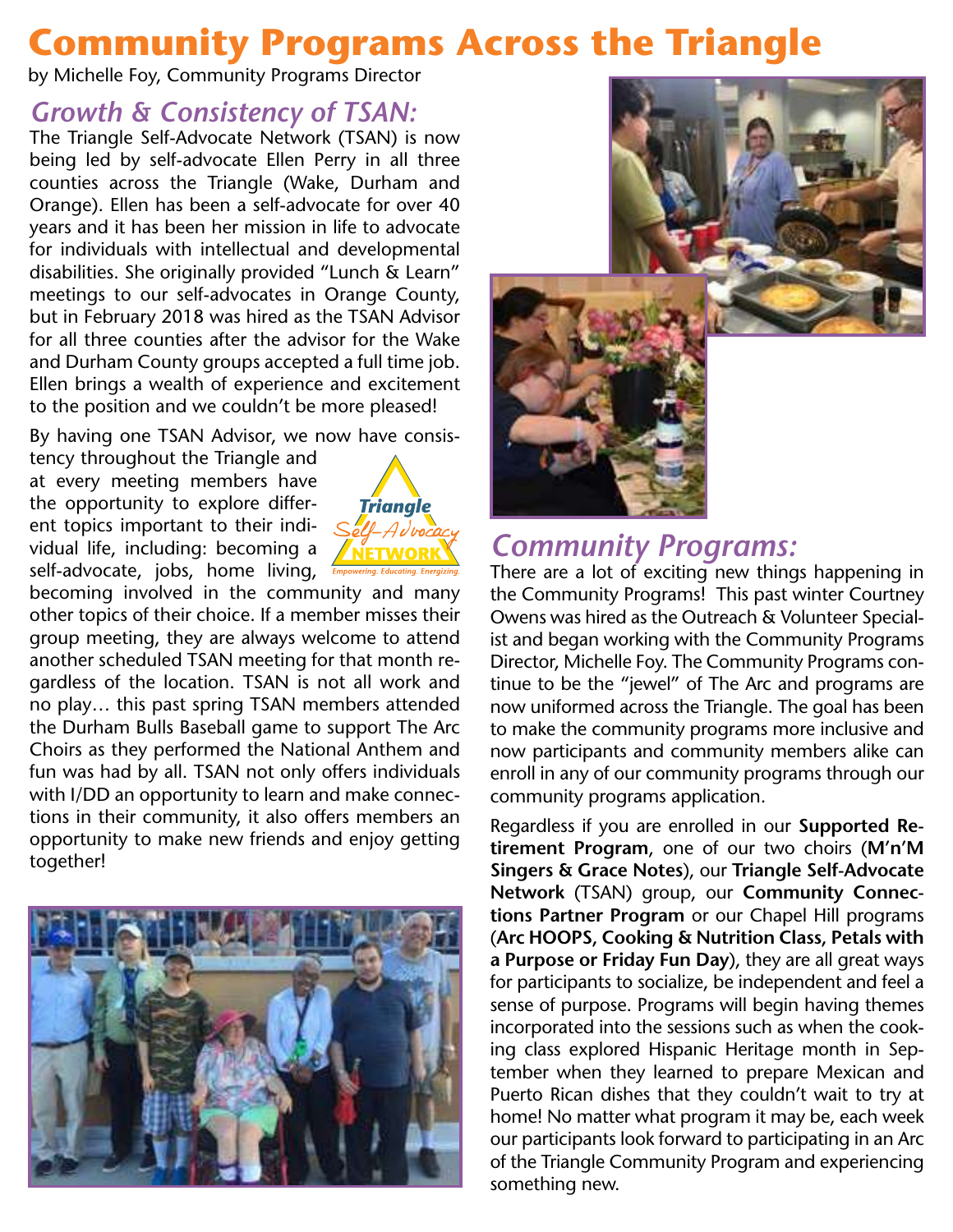### **Events in our Communities**

#### **ARC HOSTED**

Annual Meeting and Arc Awards

Supports and Seminars: Special Needs Financial Planning

Supports and Seminars: Writing a Letter of Intent

Family Fun Night @ Marbles Kids Museum

Spooktacular @ Marbles Kids Museum

Party & Pics with Santa - Durham

Party & Pics with Santa - Raleigh

Community Holiday Party

Arc Choirs Talent Show





*Workshop to get started writing yours.*







**DRop in when you Can. no RSVp neCeSSaRy.**

#### **OUT IN THE COMMUNITY**

Resource Fairs:

**or call 919-832-2660 x139** Garner Magnet High School - Garner A Day to Connect Brooks Ave. Church of Christ - Raleigh DisABLE the Label - Durham Heritage High School - Wake Forest Special Education Advisory Council - Raleigh Lake Myra Elementary School, Wendell Town of Cary - Care & Share Durham Public Schools Civitans- Holly Springs Richland Creek Community Church - Wake Forest Green Hope High School - Cary Alliance Behavioral Healthcare Round Table with Congressman David Price Cam's Champs with the Carolina Hurricanes UNC Wellness Expo - Chapel Hill Museum of Life & Science Sensory Day - Durham The Arc of NC Conference - Winston Salem Crossroads Fellowship Community Partner Dinner - Raleigh Durham Lions Club - Durham Holly Springs Autism Awareness Event Durham Bulls Baseball Game

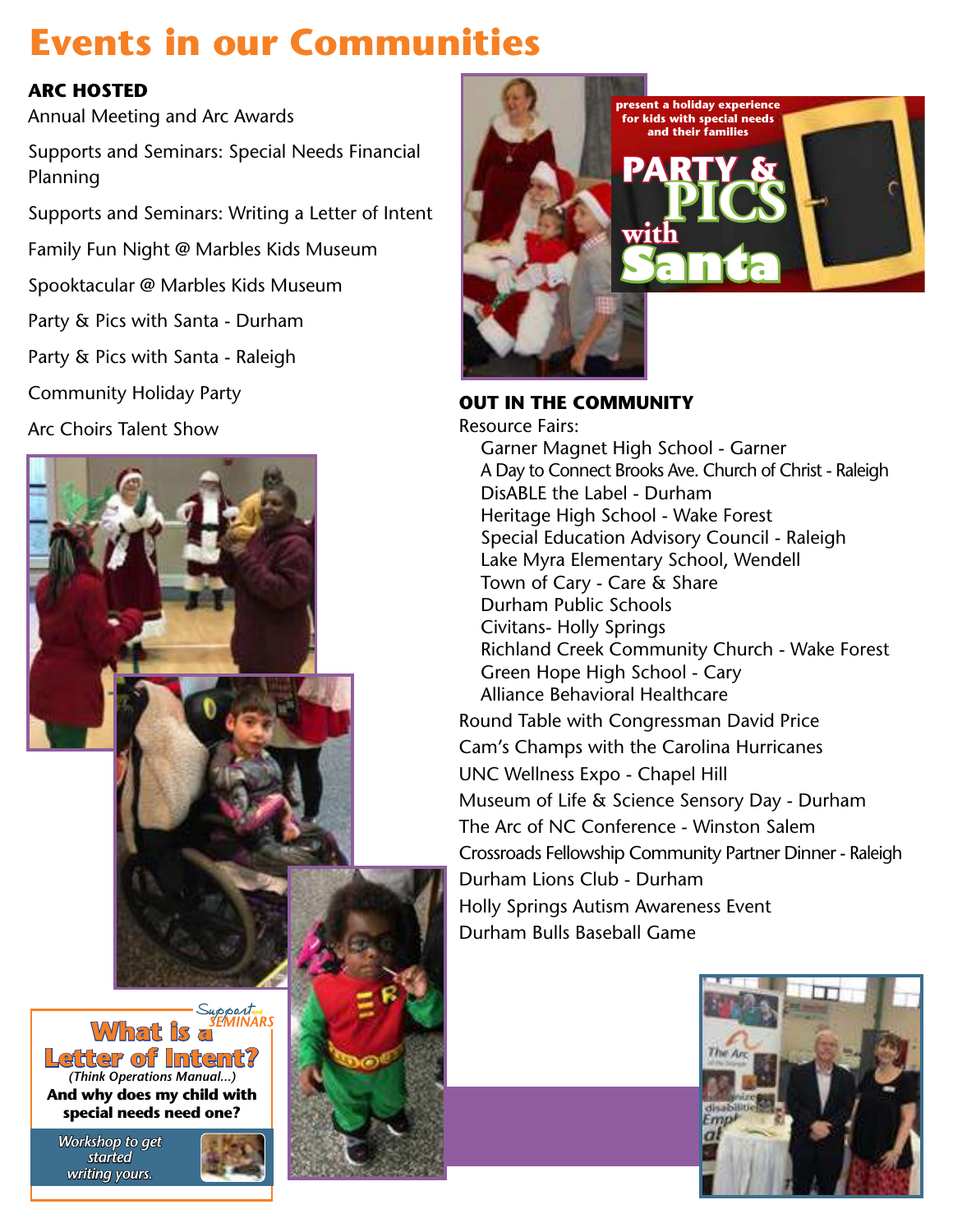### **Volunteers and Community Partners**

There are vital elements to making a successful non-profit agency. And volunteers and our community partners are one of the more important pieces. We recognize everyone who has helped out in some way with The Arc of the Triangle. **VOLUNTEERS:**

Arc Office: Chapel Hill Beth Foyle Arc Hoops: Kristen Brookshire, Matthew Fox Grace Notes Choir: Dona McNeill, Tony Scott, Eric Fisher M'n'M Singers Choir: Kaylee Bannon, Rob Gelblum, Mary Lou Gelblum Nutrition & Cooking Class: Sherry Anscher, Ashlee Taylor Petals with a Purpose: Panna Patel Supported Retirement: Mitch Taper Alpha Phi Omega (volunteers) Americorps Arnold Air Society, NC State NC Central Univerisity (volunteers) NC State's Arnold Air Society (volunteers)



**A Special Day:** On April 12, We had a workshop provided at no cost by The Zolor Group, a graphic facilitating firm, that led us through the steps of discussing the brand of The Arc of the Triangle. Not only did it help us to really talk about our image and how we get our message out to the community it was also a great day of team building and fun. By the end of the project, as a team, we developed a tagline for the agency to use:

#### *"Recognize disabilities. Emphasize abilities."*

The feedback from staff was that it was a great day. That it felt good to have the opportunity to give their input on something that was not in their wheelhouse. Overall a great experience.

#### **COMMUNITY PARTNERS**

Amante Pizza, Falconbridge Chapel Hill BJ's Wholesale Warehouse, Raleigh The Caring House Carrboro Fire Station, Carrboro Chick-Fil-A Chuck Jaynes Photography Cici's Pizza Covenant Christian Church, Cary Good Shepherd Lutheran Church, Raleigh Extraordinary Ventures, Chapel Hill The Food Bank of Central & Eastern NC Habitat Re-Store, Durham Hargraves Community Center, Chapel Hill Harris Teeter Hillsborough Sportsplex, Hillsborough Hillyer Memorial Church, Raleigh HoneySuckle Tea House, Chapel Hill HOPE Gardens, Chapel Hill Long Beverages Marbles Kids Museum Mardi Gras Bowling, Chapel Hill Meals on Wheels, Chapel Hill & Raleigh NC Botanical Gardens, Chapel Hill NC Central Univerisity (volunteers) NC State's Arnold Air Society (volunteers) Papa John's Pizza Patricia Meszler Photography Planet Fitness, Chapel Hill PNC Bank, Chapel Hill Reality Ministries Resurrection Lutheran Church, Cary, Santa Claus! Steve Rubin Photography Triangle Grace Church, Durham UNC Health & Wellness Fitness Center, Chapel Hill Whole Foods, Chapel Hill

#### **PROJECT SEE EMPLOYERS:**

NC State, University Housing SAS Cafés, Buildings F and T Marbles Kids Museum The Gardens at Wakefield, Independent Living

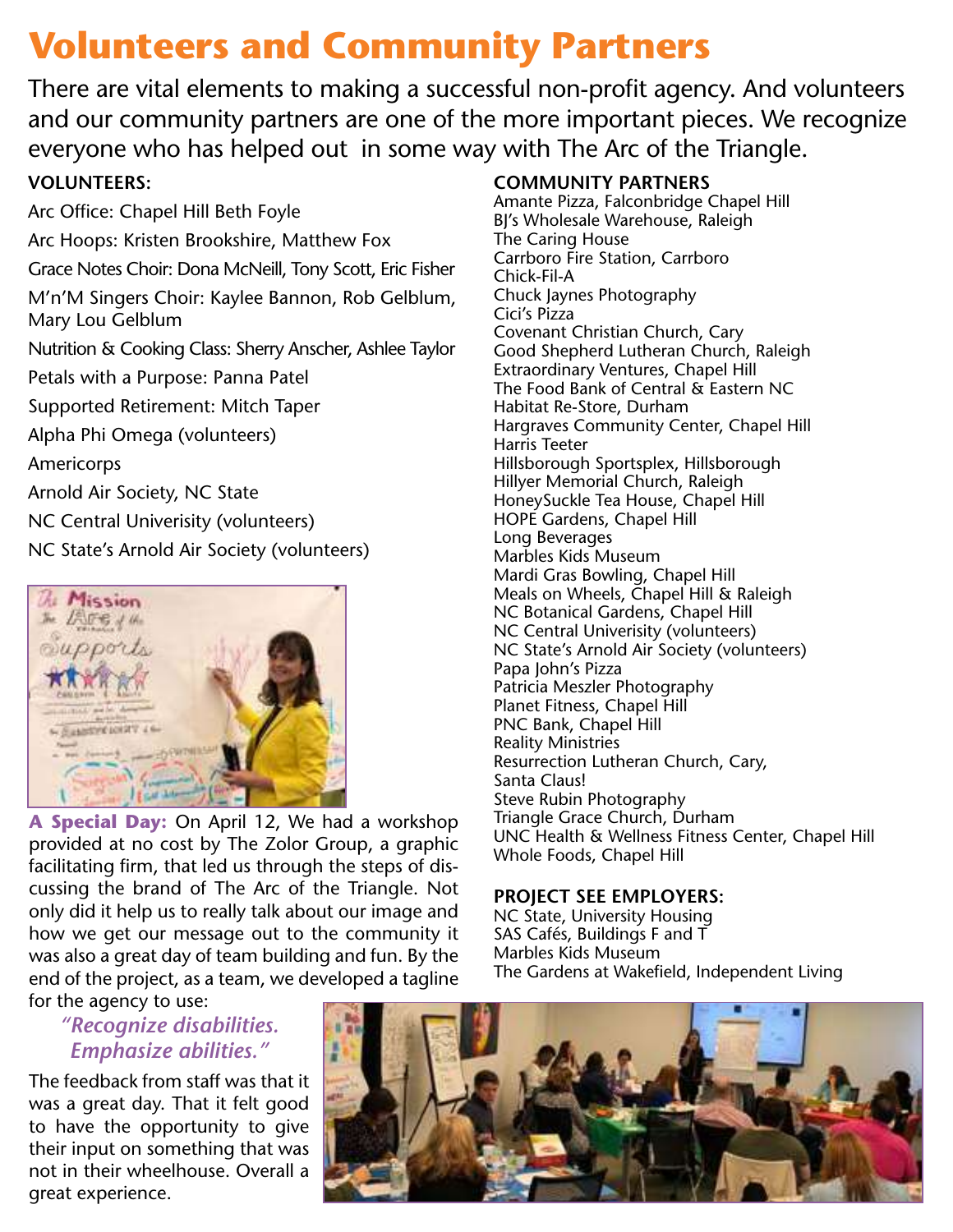<sup>2017</sup> Arc Awards

**Tuesday, September 12, 2017 Resurrection Lutheran Church Cary, North Carolina**

**EMPLOYER OF THE YEAR** Springmoor Retirement Community

> **TEACHER OF THE YEAR** Teyarda Bryant

**PROFESSIONALS OF THE YEAR** Lisa Madren Maegan Mohr Pam Brown

> **STUDENT OF THE YEAR** Julia Byass

**VOLUNTEERS OF THE YEAR** Kaylee Bannon Brian Gonyeau Lisa Brenman

**DIRECT CARE PROFESSIONAL OF THE YEAR** Corey Williams

**COMMUNITY PARTNER** Greystone Baptist Church

**EMPLOYMENT RECOGNITION** Loretta Ramos

**DISTINGUISHED SERVICE AWARD** Marbles Kids Museum











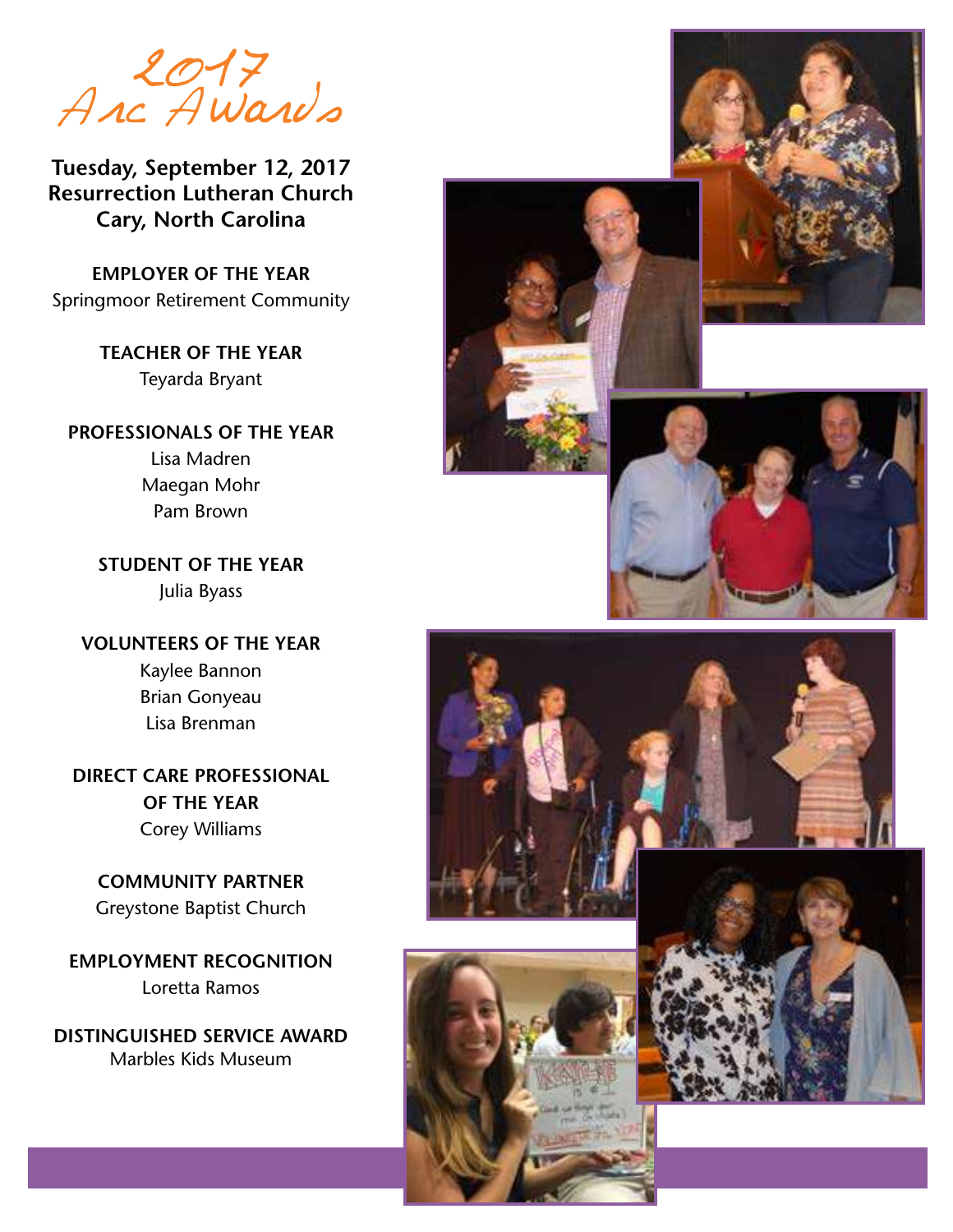*Holiday Gift Drive Elves:*

Pleasant Grove United Methodist Church Glaxo Smith Kline & Marty Moore Fidelity Investments and many friends of The Arc!

#### *Grants:*

City of Raleigh Crossroads Fellowship Orange County Town of Carrboro Town of Chapel Hill Triangle Community Foundation

*Local Fundrasiers*

California Pizza Kitchen Kendra Scott Gives Back



 **Sunday, October 15, 2017 AMF Pleasant Valley Raleigh 1:30 - 4:00 in the afternoon**

*Turkey* **Dave & Judy Woody Law Offices of Janet McLamb**

#### *Double*

**Amy Rosenthal & Josh Ravitch The Madden Family** *Single & In-Kind*

**BOWLMOR** AMF

**Art Warner &** 

DIXON HUGHES GOODMAN LLP

*Team Warner*

In October we hosted our Annual **Bowl-a-thon** in Raleigh. Our generous sponsors made it possible to host a casual, fun event. Seventy nine bowlers joined us for a day of inclusive FUNdraising that netted The Arc over \$8,000 in support of our community programs.



**The Stockley-Geringer Family**

February brought us our first ever **CASINO ROYALE**. An incredible line-up of community sponsors made it possible for us to "gamble" and try a new kind of formal fundraiser. It was a night of Vegas style gambling, silent and live auctions, delicious dinner and desserts at Marbles IMAX Venture Hall. The event was a huge sold-out success- raising over \$28,000 because our guests were all *betting on a good cause*!









TWO PAIRS *APPLE, KOCEJA* **HERITAGE** litations  $& ASSOCHTES, PA$ **CLEANE** WithersRavenel ALL IN **Marie Hughes The Rosanio Christine Ryan in honor of & Katie Holmes Family Ethan** IN-KIND not just Cocoa Forte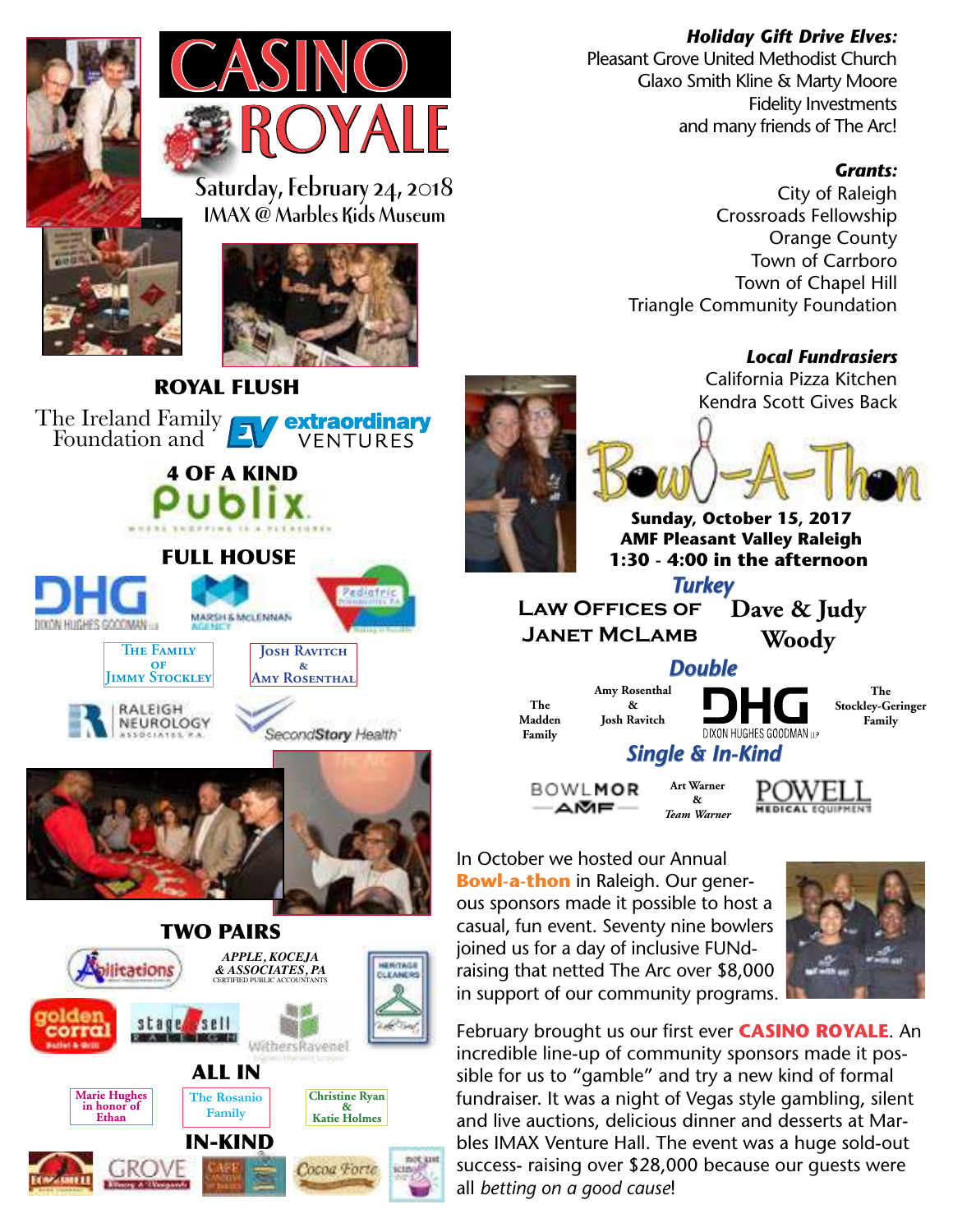## **DONORS**

#### **\$10,000 + up** The Ireland Family Foundation UNC's Zeta Tau Alpha Sorority

**\$5,000 - \$9,999** Cardinal Track Club

#### **\$2,500 - \$4,999** Publix Super Markets Charities, Inc.

#### **\$1,000 - \$2,499**

Lamb Foundation of NC, Inc. Marie Hughes The Pfaltzgraff Family David & Judy Woody Derek Elenbaas Raleigh Neurology & Associates Amy Rosenthal & Josh Ravitch Michael Madden Karen Geringer Janet McLamb Dixon Hughes Goodman, LLP Marsh & McLennan Agency Pediatric Possibilities PA Barbara Prillaman Second Story Health, LLC The Rotary Foundation

#### **\$500 - \$999**

Marty & Carol Moore Gordon & Cristina Flake Chris Snyder Lance Clevinger Laura & Ken Alden Hanry & Mary June Jones Lia McNeilly Sam Bryan Kendra Scott Gives Walter Walter Bill McNairy John Kessler Abilitations Children`s Therapy Kathy Burns Robert & Gladys Cooney Golden Corral Heritage Cleaners Wake Forest Apple Koceja Accountants Stage and Sell Raleigh Withers Ravenel Inc. Your Cause LLC

#### **\$250 - \$499**

United Way of Greater Kansas City Taylor Furr Sally & Serena Buckner Christine Ryan Renee Gannon Joe Bylinski Trey Watkins Frederick Haws Art Warner Susan & Michael Poteat Ashley Ellis Jason Barwick Jeff & Donna Melton Barb Germiller Melissa Stockley-Jones Linda Mathis Richard Dumas William Hoffman Powell Medical Equipment, LLC

Katherine Rosania Gerald Stockley Allison George David Whitney Tom & Patty Davis Marcia Spray

#### **\$100 - \$249**

Scott & Lisa Hanson Todd Beadle Stanley Black LeeAnn Graham Haws USA Edith & Harvey Horne Florence Roberts Doug Gill Emmy Boyette Meredith Ellington Rene & Deborah Gonzales Carolina Harper Michael Morrow Steven & Janine Martin Peter & Nancy Andersen Lathan & Serena Craft Jennifer DeCourcey Greg & Donna Downs Alyson & Jeff Emanuel Scott Frazier & Gary Bowman Richard & Jeanne Mammes Tammy & Jeff Merritt Bryan & Jennifer Stengel Beth & James Warren Holly Watkins Michelle & Josh Merritt Robert Faircloth Lynn Cotterill Joseph & Myra Dew J. Michael McElreath Tara Moore Kathryn Jones Steve & Melba Rubin Nancy Mahoney William Waugh Joan-Ellen Deck Susan Carol Robinson Justin Barbaro Bill Barnard John Becton Steve Blackmon Michael Brown Virgil Brown Carden`s Body & Paint Service, Inc. Connie Cochran Patrick Conway Randy Crawford Dawn Enochs Joseph Eule Albert & Suzanne Failla George Forrest Suzanne Jones Joe Kilsheimer McAllister Design Robert Miller Michael O`Loughlin Rachel Pack Poonam Pande Charles Pascarelli Pediatric Therapy Associates Philip Ribando Brent Rinholm H.B. Robertson Jane Scott Todd Shand Naomi Slifkin R. Lewis Stanford

MaryBeth & Dale Stillwell Michael Tane Edward Thomas Karen Velasquez Robert Walsh Laurie Watts

**\$50 -\$99** Teyarda Bryant Dawn Rohlik Yuan Farley Katie & Pat Martin Layton West Marcia McDonald Amy Garrity Jeffrey Horsman Philip Kregor Michelle Foy Frank Camperlengo SunTrust United Way Campaign Marlys Akin Terry Ard Janet Bailey Charles Blalock Charles & Archie Blanchard Daniel Brady Robert Bury Charles Case Tovah Coats Jack Davis Reese Dillard Regina Dropkin Melanie Edwards Carla Erickson Margarita Escaler Condy Faulkner Kim Feller Kim Fogleman Laura Fraioli William Helms James Henry Gregg & Lori Ireland Michael Jacobson Leo Jarmusz Randy Jones Lynette Jung Randy Kabrick Jackie Kelty Richard Liles Max Lloyd Cynthia McKee Angela Mehdian Corey Mercy Charles Moore Rollie Olin Narayanan Parlikad Brenda Peterson Neal Peyton Linda Piper Gene Presson Venkatesh Rao Elizabeth Recoulley Randy Richardson Margaret Roesch Hollis Shaw Richard Silberman Jeff Smith Tracey Smith David St. Hilaire Robert Steinroeder David Thompson Dawn Tucker Arthur Weeks Donna Weeks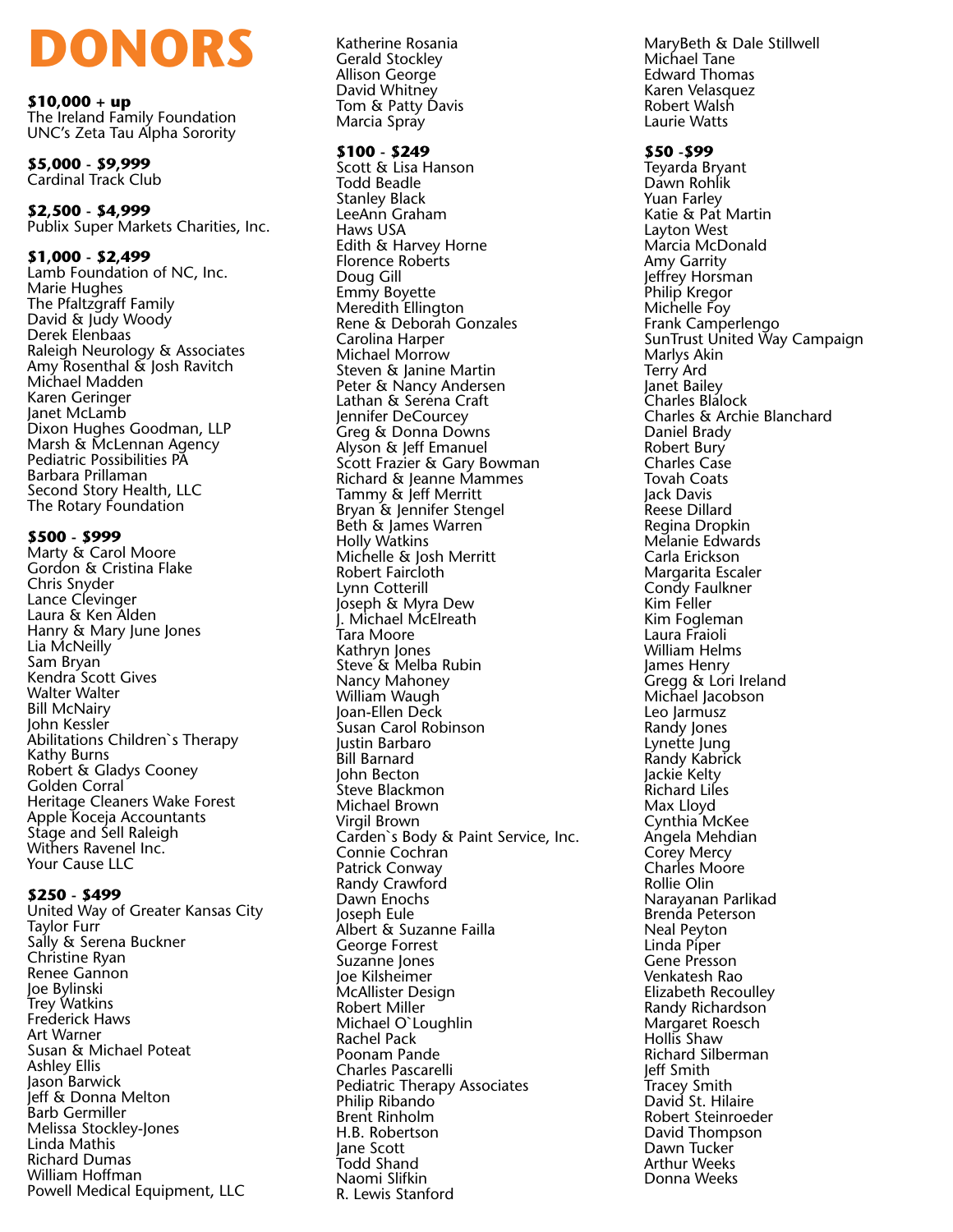### *A Summary of the 2017-18 Fiscal Year*

| <b>Total Public Support and Revenue:</b>    | \$3,686,164   |
|---------------------------------------------|---------------|
| <b>Total Expenses</b>                       | \$3,456,260   |
| <b>INCOME</b>                               |               |
| Contributions                               | 47,029        |
| <b>Special Events</b>                       | 50,637        |
| Government grants                           | 242,511       |
| <b>Other Grants</b>                         | 12,500        |
| <b>Contracted Services</b>                  | 3,250,049     |
| <b>Program Service fees</b>                 | 74,684        |
| Investment income                           | 7,735         |
| Realized & unrealized gains                 | <u>13,425</u> |
|                                             | \$3,686,164   |
| <b>EXPENSES</b>                             |               |
| <b>Program Services</b>                     | 3,049,201     |
| Advocacy, I&R, Education                    | 66,022        |
| <b>Supporting Services:</b>                 |               |
| Management & general                        | 320,257       |
| Fundraising                                 | 5,170         |
| <u>Payments to Affiliated Organizations</u> | <u>15,610</u> |
|                                             | \$3,456,260   |